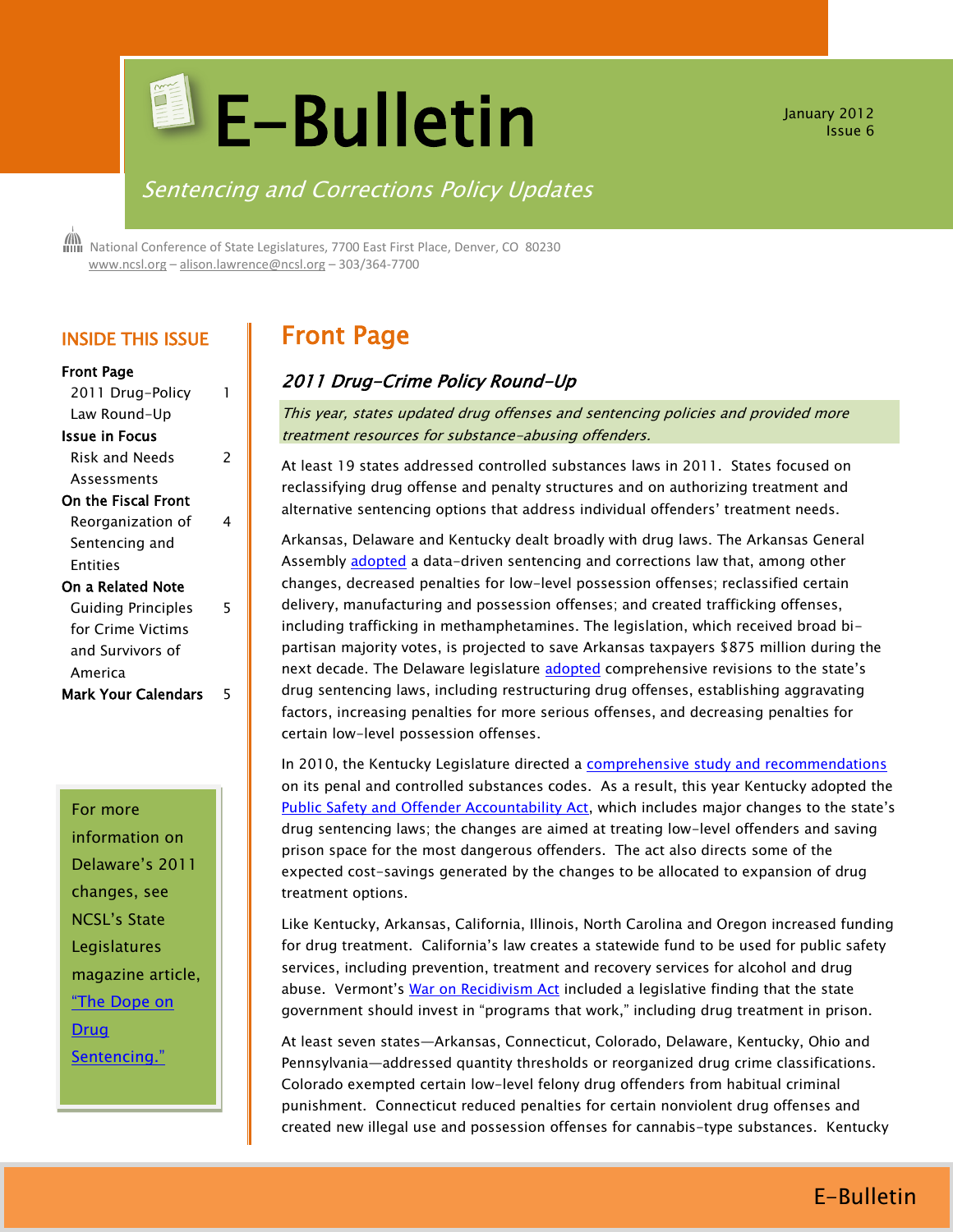#### Front Page from Page 1

created a presumption of probation for first and second possession convictions and Ohio removed a presumption of prison for fourth degree felony drug crimes. North Dakota increased the penalty for delivery of large quantities of marijuana and added preschools and child care facilities to drug-free zones.

States also expanded diversion programs, drug courts and other sentencing policies aimed at educating, preventing and treating substance abuse. Alabama authorized establishment of pretrial diversion programs in two judicial districts, which will provide substance abuse treatment to eligible drug offenders. Florida and Idaho expanded eligibility for drug courts. In an effort to educate students on the dangers and legal consequences of controlled substances, the Texas Legislature [adopted](http://e-lobbyist.com/gaits/text/310160) a law permitting judges, under certain circumstances, to hold sentencing hearings at secondary schools or to require the offender to provide community outreach.

Veterans' treatment courts are a type of specialty court that addresses the needs of veterans who are involved in the criminal justice system. Many of these offenders have substance abuse and mental health needs stemming from combat experience, and treatment services can be overseen by the courts in partnership with veterans' agencies and other veteran benefit programs.  $\underline{A}$ [Virginia law this year](http://leg1.state.va.us/cgi-bin/legp504.exe?111+sum+SB1063) required specialized court handling of veterans and active military personnel who are offenders or

defendants in the criminal justice system and in need of access to proper treatment for mental illness, including major depression, alcohol or drug abuse, post-traumatic stress disorder, traumatic brain injury, or any combination of these. Virginia joins a number of other states that have legislatively established veterans' courts, including Colorado, Hawaii, Illinois, Indiana, Nevada and Texas.

Some states also addressed "collateral consequences" for drug offenders. "[Collateral consequences](http://www.ncsl.org/default.aspx?TabId=23326)" refer to the legal ramifications and reentry barriers such as employment disqualifications and denial of public benefit programs—that result from a criminal conviction. Arkansas now requires that any defendant given a deferred sentence for a misdemeanor controlled substance offense have his or her criminal record for that offense expunged after successful completion. Colorado broadened the applicability of criminal conviction record sealing policies to include more drug offenders. Delaware and Tennessee have extended eligibility for certain public assistance programs to felony drug possession, distribution and use offenders.

State legislatures are likely to continue addressing drug policies in 2012, since states including Hawaii, Louisiana, Nevada and New Mexico, requested studies and evaluations of the effects of controlled substance laws on state criminal justice systems and budgets.

"States expanded diversion programs, drug courts and other sentencing policies aimed at educating, preventing and treating substance abuse"

Additional resources on state controlled substance laws are available on NCSL's [Drug Policy](http://www.ncsl.org/default.aspx?tabid=23591) webpage.

# Issue in Focus

## Risk and Needs Assessments

State requiring assessment tools across the criminal justice system.

State legislatures are increasingly requiring courts, corrections agencies and release authorities to use offender risk and needs assessments. In 2011, at least six states— Arkansas, Colorado, Kentucky, Louisiana, North Carolina and New York—adopted such policies.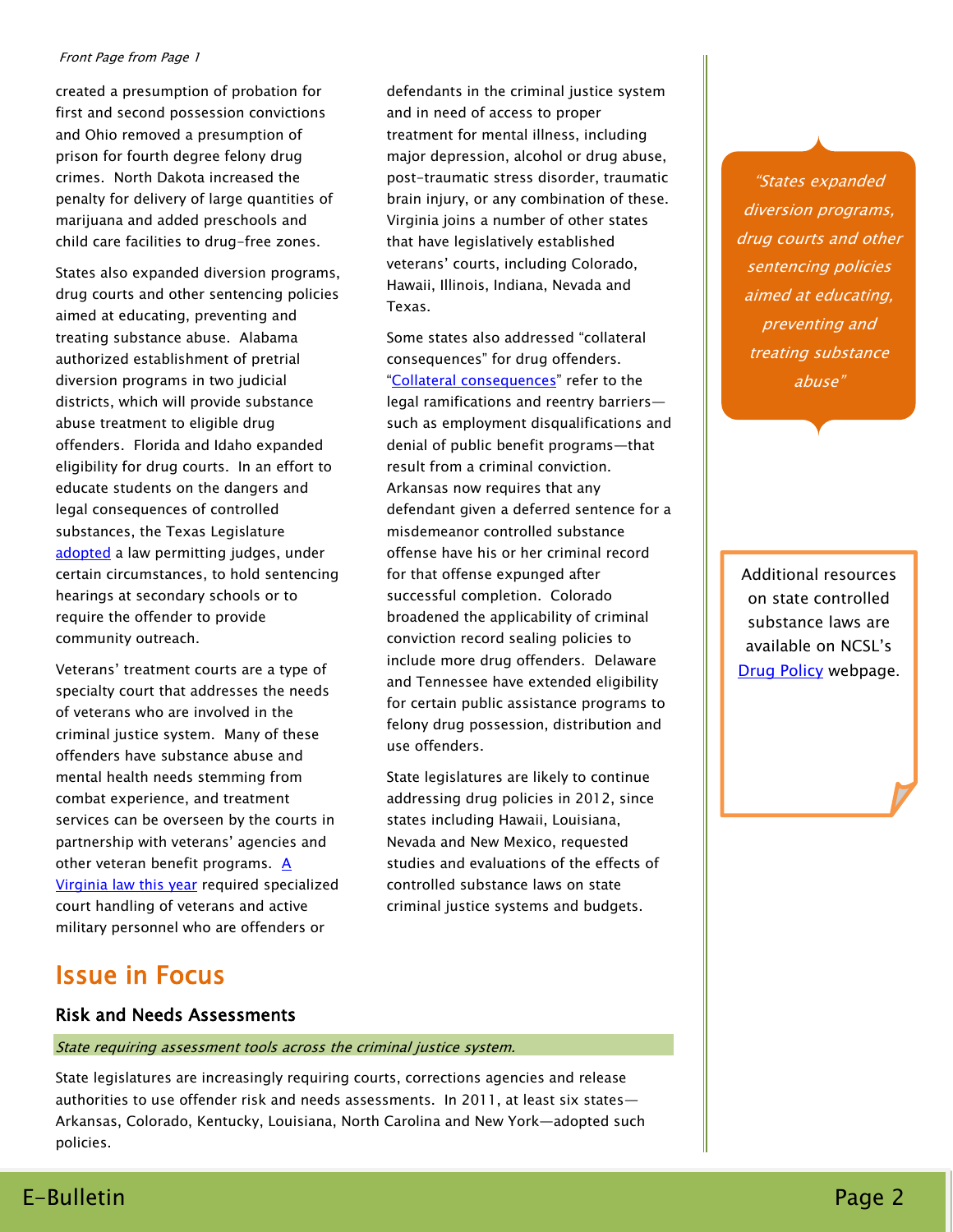Issue in Focus from Page 2

#### System-Wide Use

As with 2010 [New Hampshire](http://www.justicereinvestment.org/states/new_hampshire) and South [Carolina](http://www.pewtrusts.org/uploadedFiles/wwwpewtrustsorg/Reports/sentencing_and_corrections/PSPP_South_Carolina_brief.pdf) laws, this year Arkansas, Kentucky and Ohio required implementation of assessments as part of broader reform bills. [The Arkansas law](http://www.arkleg.state.ar.us/assembly/2011/2011R/Pages/BillInformation.aspx?measureno=sb750) requires the parole board to conduct a risk and needs assessment of all parole applicants. Further, all probation and parole supervision now must be based on evidence-based practices, which includes use of an assessment to place offenders in treatment and programming that addresses the individual's criminal risk factors. All drug court programs now also must use risk and needs assessments.

**Kentucky** now requires risk and needs assessments for offenders at nearly every stage of the criminal justice system. The law requires assessment results in presentence investigation reports for the court's use in determining an offender's eligibility for alternatives to incarceration. Courts also have the option to use an assessment to determine if certain offenders convicted of possession of marijuana, synthetic cannabinoids and salvia should be ordered to treatment rather than incarceration. The Department of Corrections must develop a validated risk and needs assessment for use at intake to state prison or community supervision, and the parole board must use a risk and needs assessment to determine parole conditions and supervision intensity.

Ohio's [law](http://www.legislature.state.oh.us/bills.cfm?ID=129_HB_86) instructs the Department of Rehabilitation and Correction to select a single risk assessment tool for use by all courts, probation departments, state and privately-run correctional facilities, and the parole board. All employees who will use the tool must be trained and certified. The law also requires training and certification for all employees who will use the tool. The law also instructs the parole board to consider assessment results when setting conditions of release and offender reentry plans must include post-prison programming that addresses the assessed needs of high-risk offenders

#### Presentence Reports and Probation

Other state action in 2011 required assessments for consideration both at sentencing and for probation supervision. Colorado now requires all presentence reports to include the results of an assessment of the offender's criminological risks and needs. North Carolina's Department of Corrections must use an assessment to determine each probationer's risk of re-offending and criminogenic needs and place the offender in the proper supervision level. The state limited probation officer caseloads to 60 offenders when an officer's caseload consists of offenders who are assessed at moderate or high risk. The legislature also created postrelease supervision and required that supervision be based on risk assessment results.

#### Release

Louisiana and New York required risk and needs assessments for parole. The Louisiana Legislature directed its Department of Public Safety and Corrections to develop and submit a plan for adopting an assessment tool for the parole board to use in making release decisions. The plan also must include procedures to guide the department, parole board and agents as they determine both supervision strategies, including risk classification, case planning and treatment decisions; and training and performance evaluations to ensure effective implementation of the assessment. The New York law now requires parole board guidelines to include risk and needs principles that measure the offender's rehabilitation and likelihood of success upon release.

**Additional** 

information on development and implementation of valid risk and needs

assessments by

[and Needs](http://www.ncsc.org/~/media/Files/PDF/Services%20and%20Experts/Areas%20of%20expertise/Sentencing%20Probation/RNA%20Guide%20Final.ashx)  [Assessment](http://www.ncsc.org/~/media/Files/PDF/Services%20and%20Experts/Areas%20of%20expertise/Sentencing%20Probation/RNA%20Guide%20Final.ashx)  [Information at](http://www.ncsc.org/~/media/Files/PDF/Services%20and%20Experts/Areas%20of%20expertise/Sentencing%20Probation/RNA%20Guide%20Final.ashx) 

courts is available in [Using Offender Risk](http://www.ncsc.org/~/media/Files/PDF/Services%20and%20Experts/Areas%20of%20expertise/Sentencing%20Probation/RNA%20Guide%20Final.ashx) 

[Sentencing,](http://www.ncsc.org/~/media/Files/PDF/Services%20and%20Experts/Areas%20of%20expertise/Sentencing%20Probation/RNA%20Guide%20Final.ashx) a guide

[NCSL's Principles of](http://www.ncsl.org/?TabId=23325) 

released by the [National Center for](http://www.ncsc.org/) 

[State Courts](http://www.ncsc.org/).

[Effective State](http://www.ncsl.org/?TabId=23325)  [Sentencing and](http://www.ncsl.org/?TabId=23325)  **[Corrections Policy](http://www.ncsl.org/?TabId=23325)** 

offers more

and needs

practices.

[Database](http://www.ncsl.org/Default.aspx?TabID=788&tabs=856,34,721#856)*.*

information about states' use of risk

assessments as part of data-driven policy and evidence-based

More information on 2011 enactments is available on NCSL's [50-state Enactment](http://www.ncsl.org/Default.aspx?TabID=788&tabs=856,34,721#856) 

# Page 3 E-Bulletin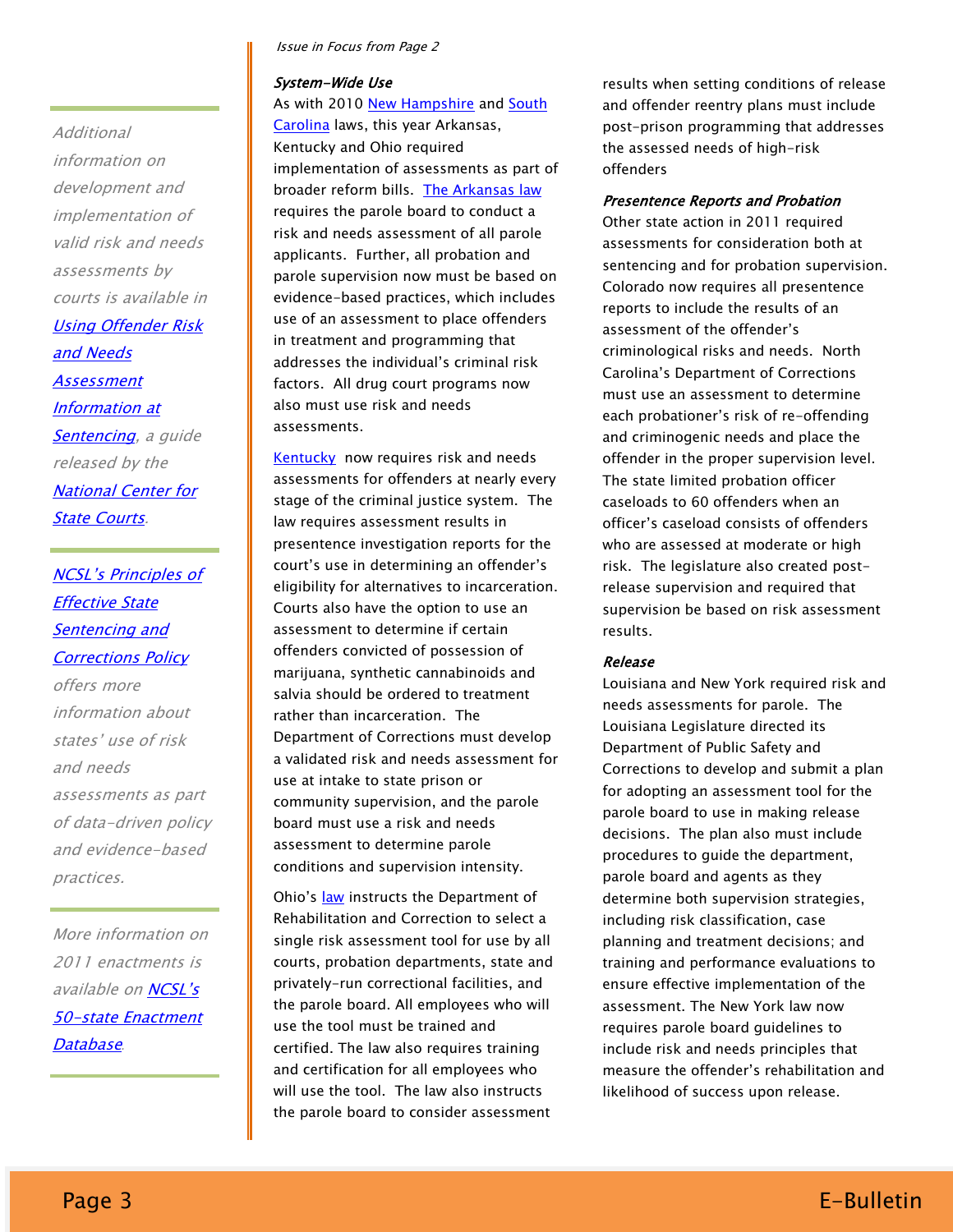[Risk/Needs Assessment 101: Science Reveals New Tools to Manage Offenders,](http://www.pewcenteronthestates.org/uploadedFiles/Pew_Risk_Assessment_brief.pdf) a new report from the [Public Safety Performance Project](http://www.pewcenteronthestates.org/initiatives_detail.aspx?initiativeID=31336) of the [Pew Center on the States,](http://www.pewcenteronthestates.org/) finds that, when risk and needs assessments are developed and used correctly, they can help criminal justice officials accurately classify offenders, target treatment and other services to reduce recidivism, improve public safety and reduce costs. The report answers eight key questions in development and implementation of risk and needs assessments, including what assessments are and how they are used; what criminal risk factors are and how to differentiate between risk levels; the types of assessments available and their effectiveness; and the important considerations and challenges involved in implementation.

# On the Fiscal Front

## Reorganization of Sentencing and Corrections Entities

In 2011, at least seven states restructured state entities charged with sentencing and supervising adults offenders.

To [address budget gaps](http://www.ncsl.org/default.aspx?tabid=20000) in recent years, policymakers have cut spending, enacted revenue increases, used rainy day and federal funds, and used various other measures to satisfy statutory and constitutional balanced budget requirements. Among state spending cuts, some have sought to eliminate or consolidate various state entities, including departments, agencies, offices, divisions, boards, commissions and councils. In 2011, at least seven states eliminated and/or consolidated state entities charged with sentencing and supervising adult offenders.

#### Parole Boards

Parole boards in four states-[Kansas,](http://www.kslegislature.org/li/b2011_12/year1/measures/ero/34/) [Michigan,](http://legislature.mi.gov/doc.aspx?mcl-E-R-O-No-2011-3) [New York](http://open.nysenate.gov/legislation/bill/S2812C-2011) and [Washington](http://apps.leg.wa.gov/billinfo/summary.aspx?bill=5891)—no longer are independent state entities. In Kansas, Michigan and Washington, the boards were transferred into the corrections department. New York's Division of Parole—which was charged with both release decisions and postprison supervision—and Department of Correctional Services were merged into the newly created Department of Corrections and Community Supervision.

Under new structures the head of the corrections departments in Kansas and Michigan now will be responsible for board appointments, while the governors in New York and Washington retain the authority to appoint the chair and/or members to the board.

Although the parole boards will maintain independent authority over release decisions, staffing and administrative support will be assumed by the corrections departments. The Michigan and New York laws cite a greater efficiency of the corrections system as a result of change. In Washington, the [fiscal note](http://www.ncsl.org/portals/1/Documents/cj/WAfiscalnote.pdf) provided by the Department of Corrections found that the transfer of administrative duties will reduce staffing needs and result in a net savings of \$427,000 for FY 2012 and will offer continued savings in future years.

Other eliminations and consolidations in 2011 include:

In [California,](http://www.leginfo.ca.gov/pub/11-12/bill/sen/sb_0051-0100/sb_92_bill_20110630_chaptered.pdf) the Council on Criminal Justice (an independent board), the Corrections Standards Authority (within the Department of Corrections and Rehabilitation), and the Governor's Office of Gang and Youth Violence Policy are set to be eliminated in 2013; the newly created Board of State and Community Corrections will assume many of the responsibilities. The new board also

For information about elimination and consolidation of state entities in other policy areas, see NCSL's report, [Elimination and](http://www.ncsl.org/default.aspx?tabid=23328)  [Consolidation of](http://www.ncsl.org/default.aspx?tabid=23328)  [State Entities](http://www.ncsl.org/default.aspx?tabid=23328)